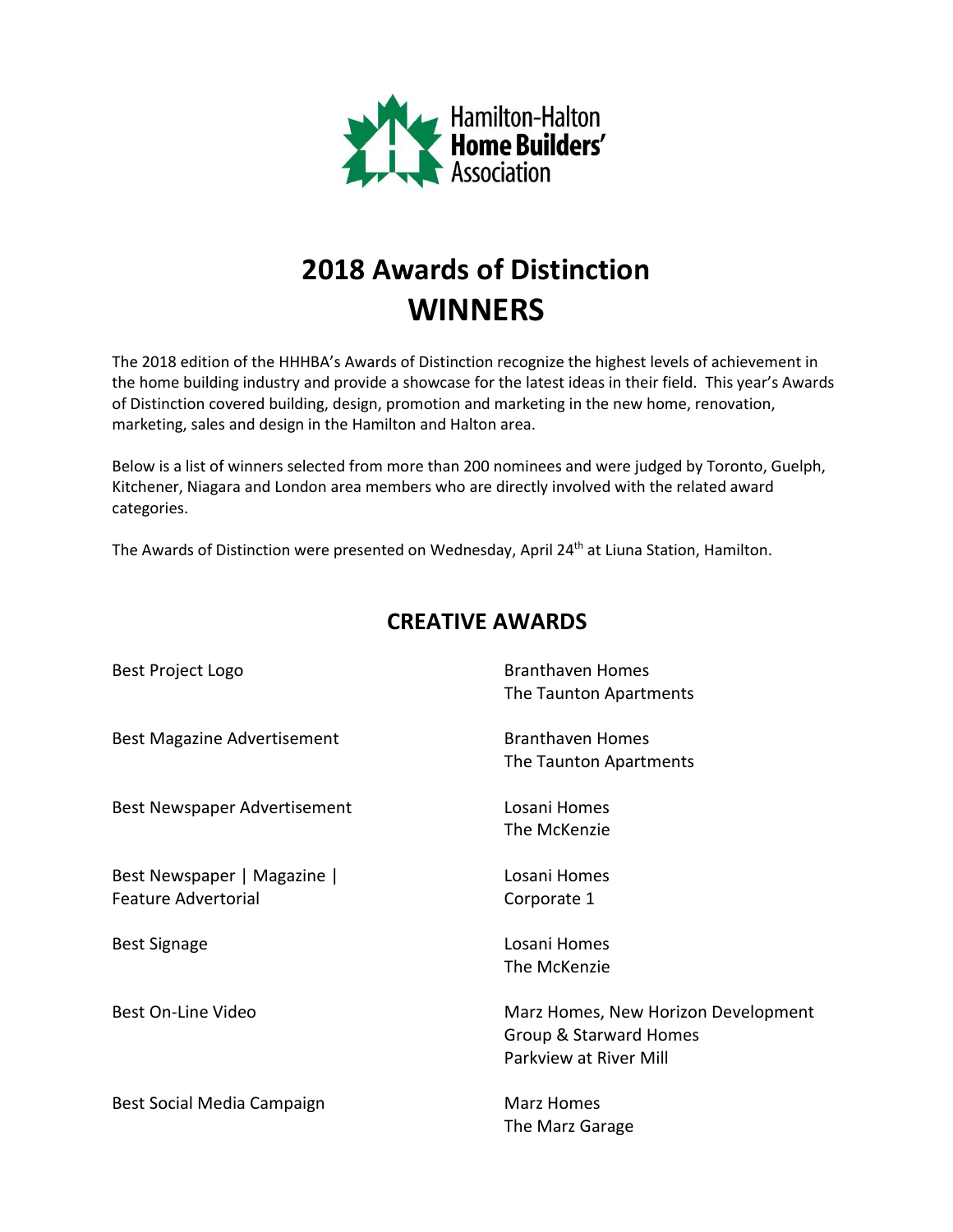Best On-Site Sales & Branthaven Homes

Best Ingenuity in Marketing Starward Homes

Marketing Award of the Year **Losani Homes** 

Best Website **Branthaven Homes** The Taunton Apartments

Marketing Package The Taunton Apartments

Best Virtual Tour **Marz Homes, New Horizon Development** Group & Starward Homes Parkview at River Mill

153 Wilson West

The McKenzie

### **ACHIEVEMENT AWARDS**

| Supplier of the Year                    | Turkstra Lumber                                                                                  |
|-----------------------------------------|--------------------------------------------------------------------------------------------------|
| Trade Company of the Year               | <b>Shipway Stairs</b>                                                                            |
| Sales Team of the Year                  | Marz Homes<br>Casa Di Torre<br>Ana Baotic, Vince Capella, Rob Cecchetti<br>and Margaret Uznanska |
| <b>Consumer Choice Award Low Volume</b> | Marz Homes                                                                                       |
| Consumer Choice Award High Volume       | New Horizon Development Group                                                                    |

### **PRODUCT AWARDS**

| <b>Best Sales Office</b>                                   | Losani Homes<br>Vista Ridge            |
|------------------------------------------------------------|----------------------------------------|
| Best Interior Merchandising Model Home or Suite Marz Homes | South Coast Village   Oceanridge       |
| Best Bathroom Concept in a Mid-High Rise                   | Homes by DeSantis<br>Aquablu   Suite 0 |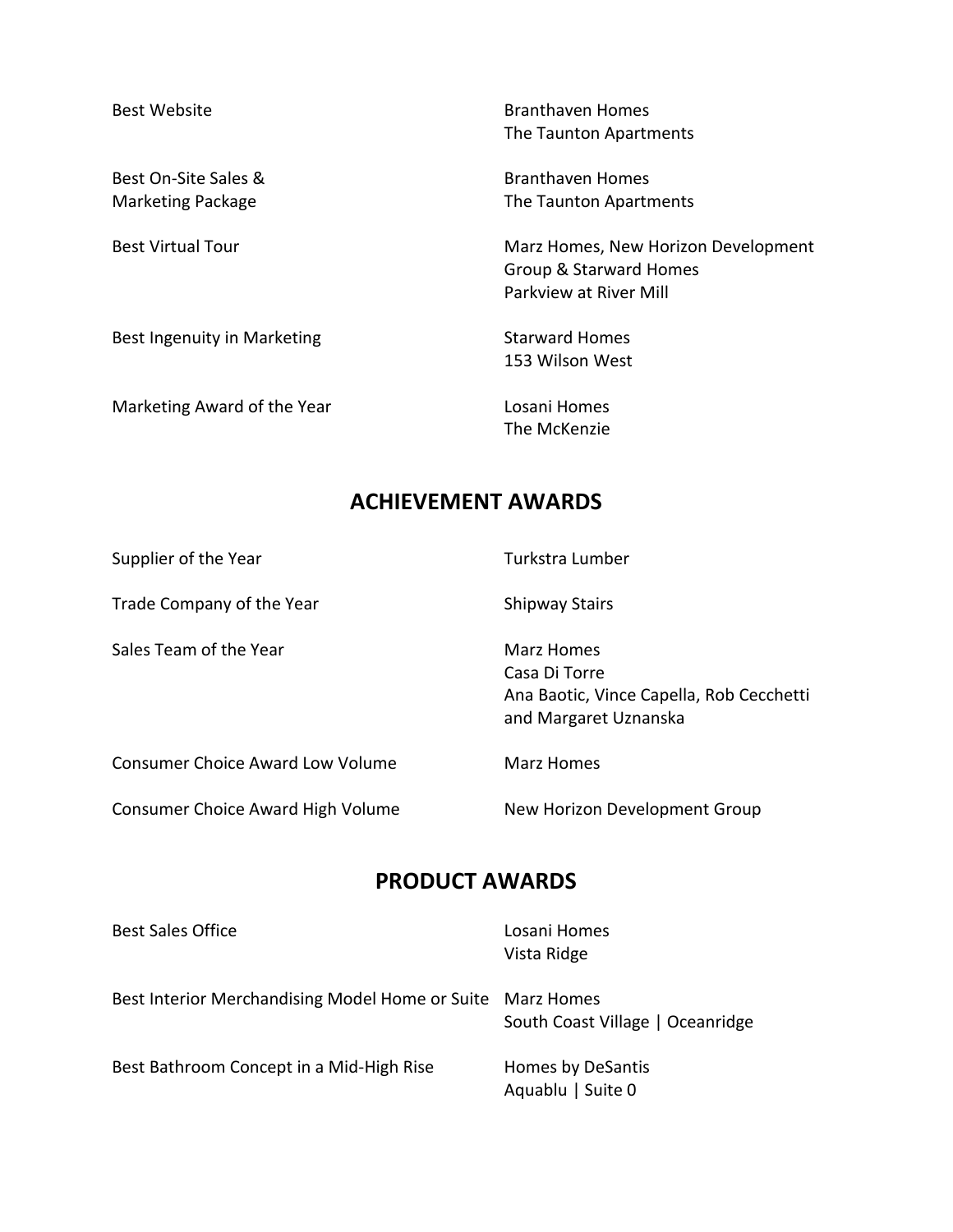Best Bathroom in a Home Losani Homes Under 2000 Square Feet Fallingwaters | Winslow

Best Bathroom in a Home Losani Homes

Best Kitchen Concept in a Mid-High Rise Homes by DeSantis

Best Kitchen in a Home Losani Homes

Best Kitchen in a Home Losani Homes

Best Exterior Concept on a Mid-Rise Branthaven Homes

Best Exterior on a Home Losani Homes Under 2000 Square Feet Fallingwaters | Winslow

Best Exterior on a Home **Losani Homes** 

Best Condominium Concept Branthaven Homes

Best Condominium Concept **Branthaven Homes** 

Best Condominium Concept Starward Homes

Best Townhome | Semi-Detached Home Losani Homes

Best Single Family Home Losani Homes

Best Accessible Elements in a Losani Homes

Best Renovation \$75,000-\$150,000 The Bradburn Group

Best Renovation \$150,000-\$400,000 Shane Renovations

2000 Square Feet & Over The Woodlands Ancaster | Marigold

Aquablu | Suite 0

Under 2000 Square Feet Fallingwaters | Winslow

2000 Square Feet & Over The Woodlands Ancaster | Marigold

The Taunton Apartments

2000 Square Feet & Over Fallingwaters | Fallingwaters | Fallingwater

Under 750 Square Feet The Taunton Apartments | Excelsior

750 – 1200 Square Feet The Taunton Apartments | Carlyle

1200 Square Feet & Over 153 Wilson West | Lover's Lane

Fallingwaters | Winslow

2000 Square Feet & Over The Woodlands Ancaster | Marigold

Home or Renovation The Woodlands Ancaster | Cascade

Plains Road

Beech Renovation